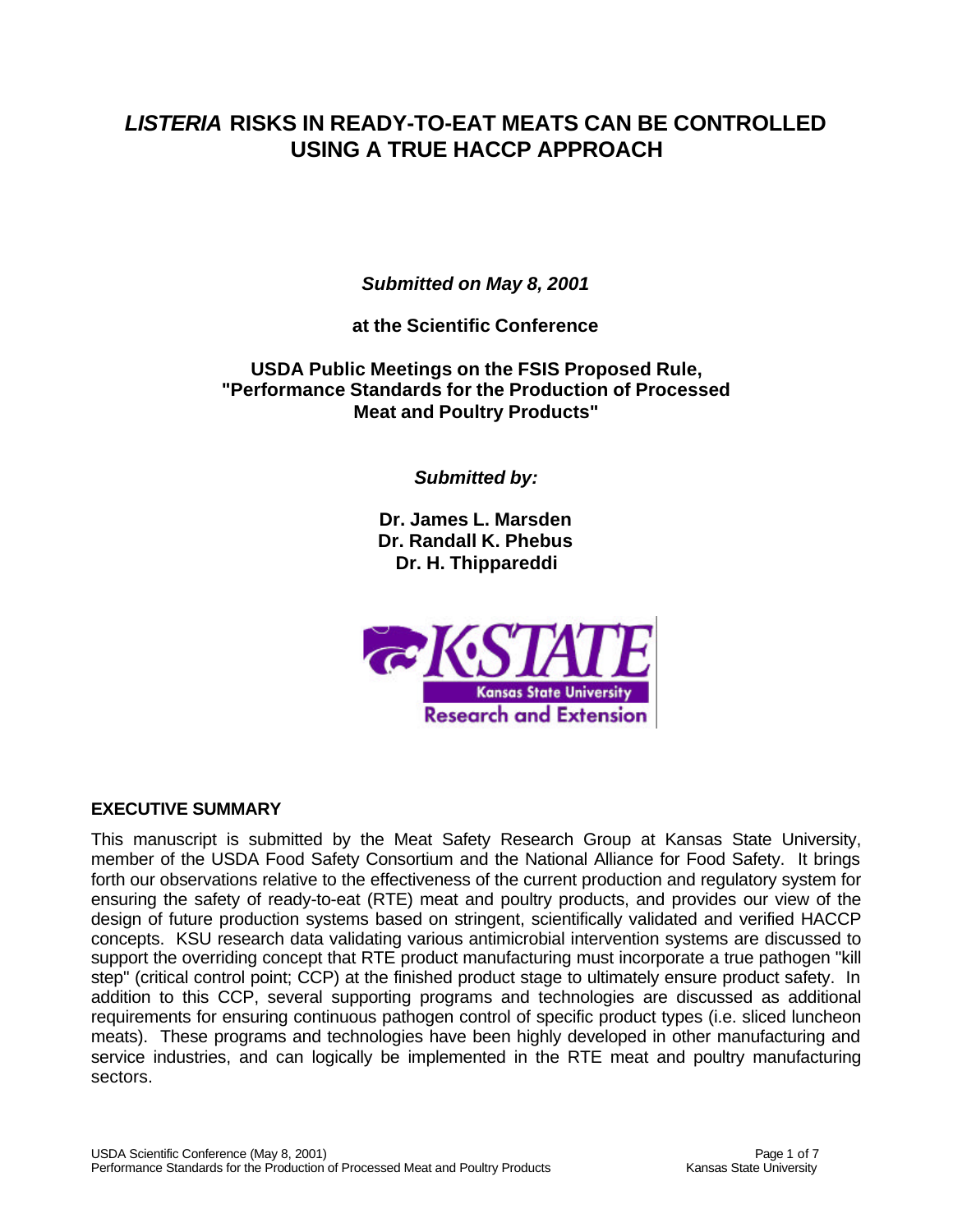### **BACKGROUND**

*Listeria monocytogenes*' association with foodborne disease dates back to a 1981 outbreak in Nova Scotia, Canada involving 41 patients who consumed contaminated coleslaw. In 1985, the pathogen was associated with a large disease outbreak due to contaminated Mexican-style soft cheese. As is often the case with *L. monocytogenes*, a high mortality rate was observed with this outbreak (142 cases and 48 deaths). Reported cases of listeriosis are infrequent; however, it is generally believed that the true rate of disease is substantially higher. Over 75 percent of listeriosis cases reported in 1989-90 were maternal and neonatal infections (Rocourt, 1990; Rocourt and Brosch, 1992). *L. monocytogenes* is the fifth most common cause of bacterial meningitis in the United States and is the third most common cause of bacterial neonatal meningitis in the United Kingdom (Synnot *et. al.*, 1994; Farber and Peterkin, 2000). The CDC reported in 1999 that *L. monocytogenes* had the second highest case fatality rate (20%) and the highest hospitalization rate (90%) of all pathogens that it tracked. Listeriosis cases, particularly those associated with mortality, are characterized by victims being very young, elderly, or immuno-compromised (i.e. chemotherapy, AIDS, diabetes, and organ transplant patients). Americans are falling under one or more of these demographic classifications at a rapid rate. Obviously, the severe disease characteristics associated with certain strains of *L. monocytogenes*, along with the organism's documented association with RTE meat and poultry products *(readers are referred to the recently released draft L. monocytogenes risk assessment document jointly issued by the FDA and USDA)*, legitimize the increased level of regulatory and scientific scrutiny currently being directed towards control of this foodborne pathogen.

After making the definitive association between *L. monocytogenes* contamination of food products and human disease in the early 1980s (including RTE meat products in 1989), a significant reduction (approximately 50%) in the incidence of listeriosis occurred in the 1990s, mostly due to regulatory agency activities and significantly enhanced efforts by industry to control contamination of the processing environment. However, further reductions have not occurred. This may be attributed to greater reliance of families on processed, convenient foods that are minimally processed (especially at the home). Further, manufacturers may have reached a threshold level of success for controlling *Listeria* spp. and *L. monocytogenes* in the processing environment merely using traditional cleaning and sanitation approaches.

Although RTE meat and poultry products do not necessarily represent the riskiest of products on the market relative to *L. monocytogenes*, the frequency and volume of consumption of hot dogs, sausages, luncheon meats, and deli-type products must make their safety a very high level of priority. Studies have demonstrated a high frequency of *L. monocytogenes* contamination of retail frankfurters and luncheon meats in the US. Marsden (1994) indicated that 1.4% (294/20,296 samples) of processed meats harbored *L. monocytogenes*. Retail frankfurters (20 brands) were tested by Wang and Muriana (1994) and found to be contaminated at a rate of 7.5% (six brands found positive). It appears that cooked and RTE poultry products may demonstrate even higher frequencies and levels of contamination (Farber and Peterkin, 2000). The populations of *L. monocytogenes* in processed meat products are low, with 80-90% of samples containing <10-100 CFU/g. Higher populations have been documented in RTE products, including products associated with some outbreaks (Rocourt and Cossart, 1997).

Due to the regulatory attention that RTE meat and poultry products receive due to a "zero tolerance" standard for the presence of *L. monocytogenes*, a significant number of recalls have plagued the industry leading to millions of dollars lost and loss of brand equity. The USDA Food Safety and Inspection Service has conducted a national random testing program since 1987 for RTE meat and poultry products, collecting approximately 7000 samples annually. Products found to harbor the pathogen are considered adulterated under the Federal Meat Inspection Act and the Poultry Products Inspection Act. Figure 1 shows the number and percentage of all meat and poultry recalls attributed to *L. monocytogenes* from 1994-present.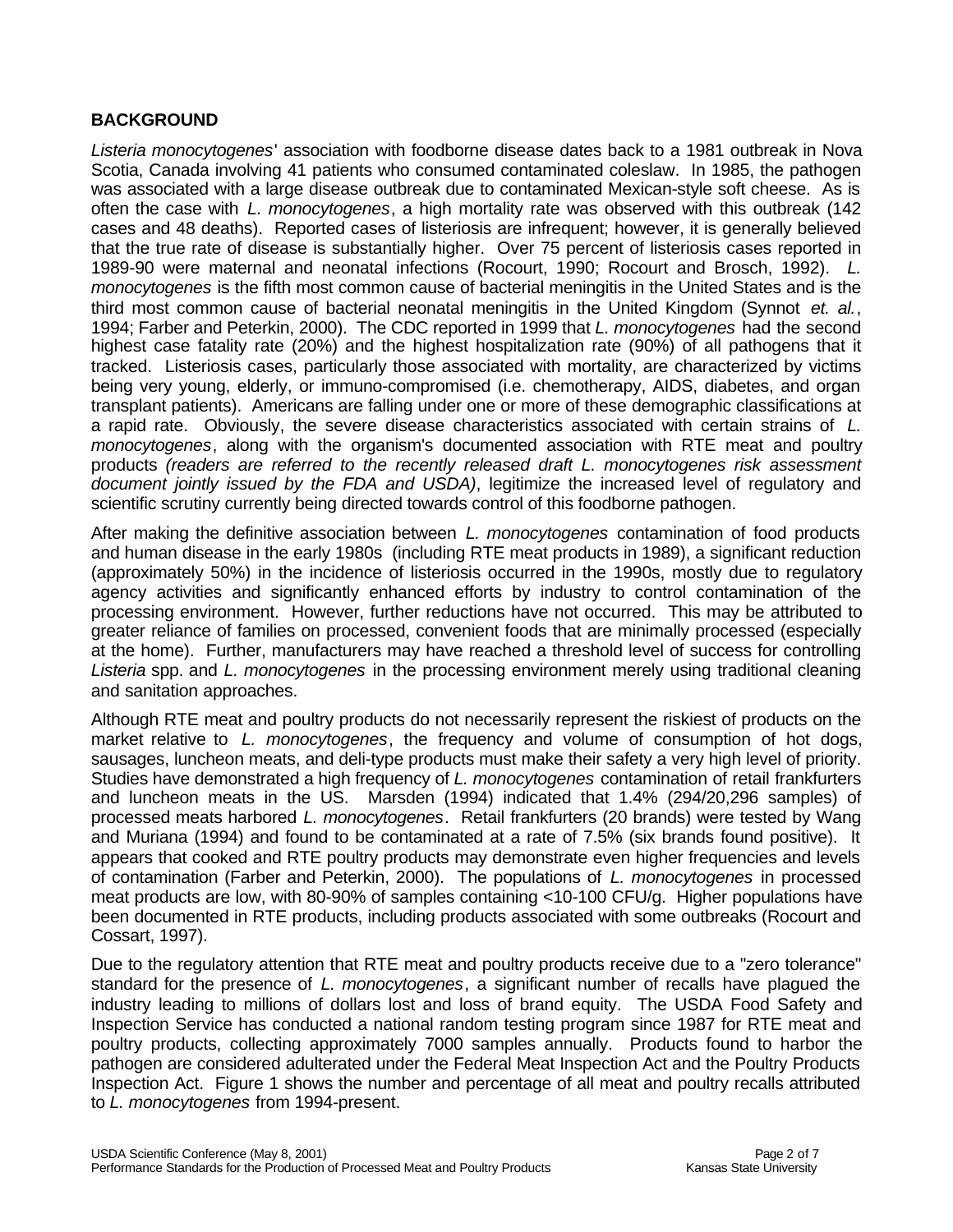

As illustrated in Fig. 1, the occurrence of meat and poultry-related recalls has increased dramatically since the implementation of the USDA Pathogen Reduction; HACCP final rule. In 1999 and 2000, 29 and 35 recalls were initiated, respectively, representing approximately 46% of all meat and poultry recalls those years. This trend is continuing in 2001, with nine *L. monocytogenes* related recalls occurring to date (41% of total 2001 meat and poultry recalls). This vastly increased frequency of recalls is at least partially a consequence of the USDA policy to sample and test RTE

products after company pre-shipment record review, as mandated by HACCP, has been completed and the product is eligible for shipment. Additionally, production lots are now defined as from cleanup to clean-up which results in very large volumes of products involved. Prior to the final rule, companies were allowed to hold lots of tested product until advised of negative *L. monocytogenes* results by USDA. Companies also were allowed to define small production units (i.e. 2 hours) as a lot.

The above recall figures correspond to tremendous cost to processors in terms of product, legal fees, and brand equity. Additionally, the programs conducted by each processor to prevent *L. monocytogenes* contamination of products, detect its presence if necessary, and train employees are very costly. As illustrated by three very large *Listeria* related recalls in 1998 (Bilmar Foods/Sara Lee; 35 million pounds), 1999 (Thorn Apple Valley; 35 million pounds, bankrupts the company), and 2001 (Bar-S Foods; 14.6 million pounds), *the current technological status of the RTE meat and poultry processing industry is inadequate to ensure delivery of L. monocytogenes-free products*.

# **CURRENT INDUSTRY APPROACH TO** *L. monocytogenes* **CONTROL**

Manufacturers of RTE meat and poultry products obviously fear the consequences of *L. monocytogenes* in their products, and most have gone to great lengths (and expense) to assure the safety of their products. Their approach has largely been an attempt to eliminate the pathogen from the production environment through comprehensive cleaning and sanitizing, separation of raw material and processed product areas, employee control in production areas (employee hygiene and movement), and environmental microbiological testing of non-contact food surfaces. Some processors have explored the use of antimicrobial food additives and/or processing aids, however, their widespread use has not occurred. Most of these approved chemicals do not provide the level of microbial reductions desired, or they are only bacteriostatic in nature (still an important feature in *L. monocytogenes* control).

The effectiveness of the above mentioned industry activities for controlling *L. monocytogenes* in RTE products is inadequate, as documented by the frequency of *Listeria* detection in RTE meats (scientific surveys, recalls, and CDC data). There is a tremendous variability in the scientific capabilities, financial resources, and willingness of different companies to operate at a high level of control. However, even companies that implement and operate the best *L. monocytogenes* control programs are at significant risk of a product contamination ("adulteration") event. Problems that these authors have noted during extensive collaboration with processors include, but are not limited to: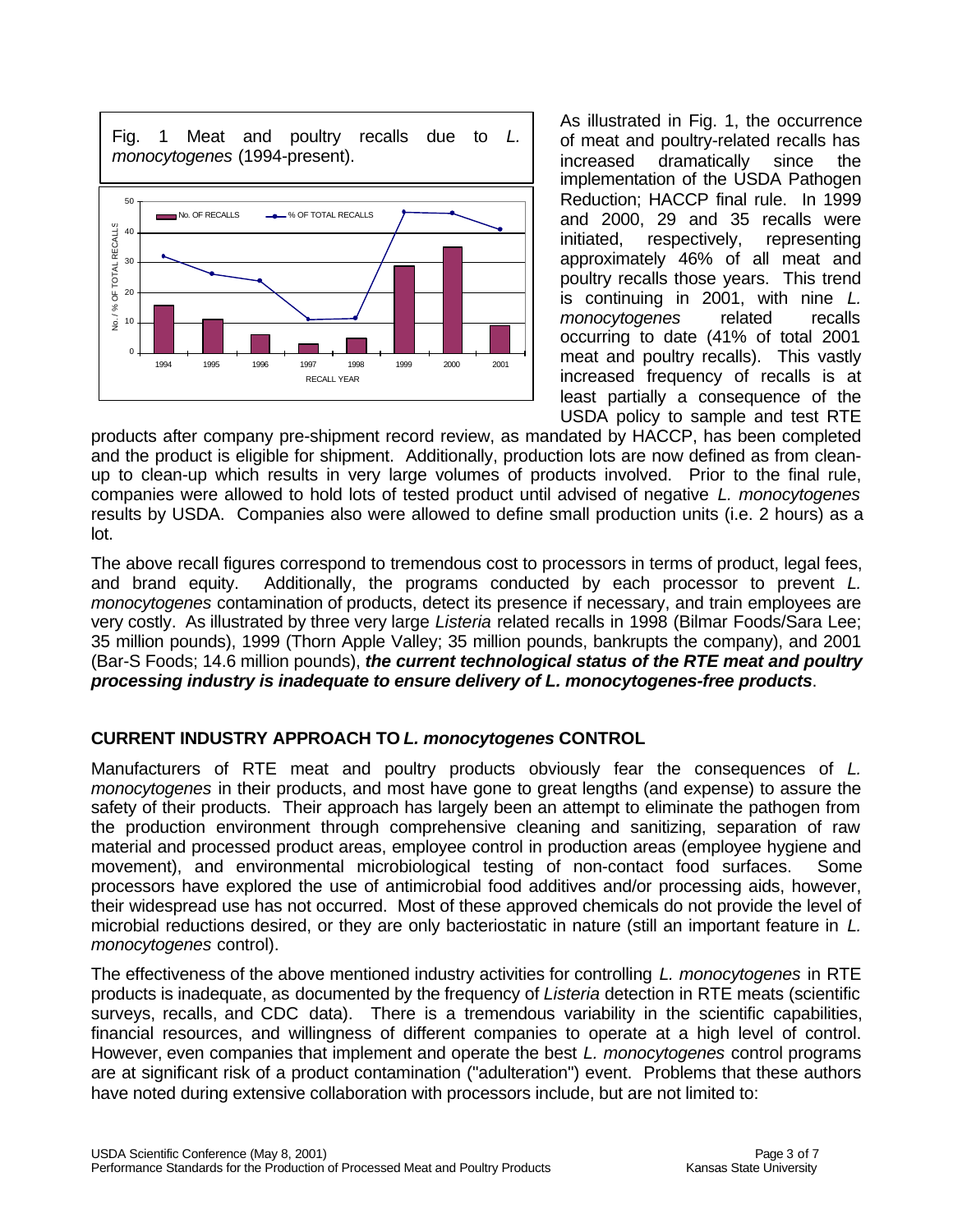- No incorporation of a validated antimicrobial intervention technology after post-process re-exposure of products to the processing environment (during casing/cook-in bag removal, slicing and repackaging);
- Incomplete separation of raw materials/products and post-process product environments (numerous points where biosecurity breaches occur);
- Inadequate control of personnel and production activities in critical, post-process zones;
- Numerous non-critical processing activities occurring in critical processing zones (boxing, palletizing, labeling, employee/equipment movement);
- Operation of "cleanroom" processing areas that do not effectively control all sources of potential *L. monocytogenes* contamination, and that are not validated/verified adequately (i.e. does not use HEPA filtered air or positive pressurization, inadequately prevents human contact with exposed product);
- Use of cleaners and sanitizers that are not highly effective at removing biofilms, penetrating organic build-up, or applied in a scientifically designed manner (i.e. accounting for water hardness, application temperature effect, synergistic or sequencing effects of chemicals, available contact time, and proper rotation);
- Incomplete coverage of equipment and other surfaces with cleaners and sanitizers during sanitation activities;
- Utilization of processing equipment that is not easily cleanable and sanitizable (i.e. exposed grease joints, electronic controls, non-sealed gear boxes);
- Inadequate control of chilling and cold storage (warehouses, transportation, retail marketing) allowing outgrowth of *L. monocytogenes* during extended product shelf life;

### **SUGGESTIONS TO RTE MEAT & POULTRY PROCESSORS FOR THE FUTURE**

It is extremely important for processors to continue diligent efforts to control *L. monocytogenes* in the production environment, however, they must begin using more advanced approaches and technologies to reach a level of biosecurity that will continuously prevent product contamination. The *status quo* approach to environmental control and cleaning and sanitizing will not assure product safety. It is likely that companies will require the technical assistance of outside companies or consultants who specialize in high-level microbiological control of critical manufacturing environments, such as those common in the pharmaceutical, biotechnology, health care and electronics industries. Operation and maintenance of a true Class 10,000 cleanroom (this is probably the level needed in RTE meat product manufacturing) is much more involved than operation of "cleanrooms" currently described by the industry. Use of "isolation technologies" and mini-controlled environments should be used in certain situations to protect exposed products after the cook step. Again, expert technical assistance is likely necessary to implement such control measures, but such approaches could greatly reduce the level of risk for finished product exposure to *L. monocytogenes*. Third party verification of the effectiveness of these systems is a likely benefit to processors who want to reduce liability and increase buyer confidence.

"Chemicals (cleaners, sanitizers and disinfectants) are chemicals" say several quality assurance and HACCP directors at processing facilities where these authors have worked. This is untrue. Chemicals perform very differently based on numerous product, water, surface, temperature, and rotational characteristics. It is highly obvious that many processors do not reap the full benefit of pathogen (or spoilage flora) control from the dollars they spend on cleaning and sanitizing activities. Also, many processors do not employ chemicals that have been specifically validated against *L. monocytogenes* (particularly in biofilms). Processors should seek out chemical suppliers who can offer validated products and who are willing, and technically capable, of providing expert guidance in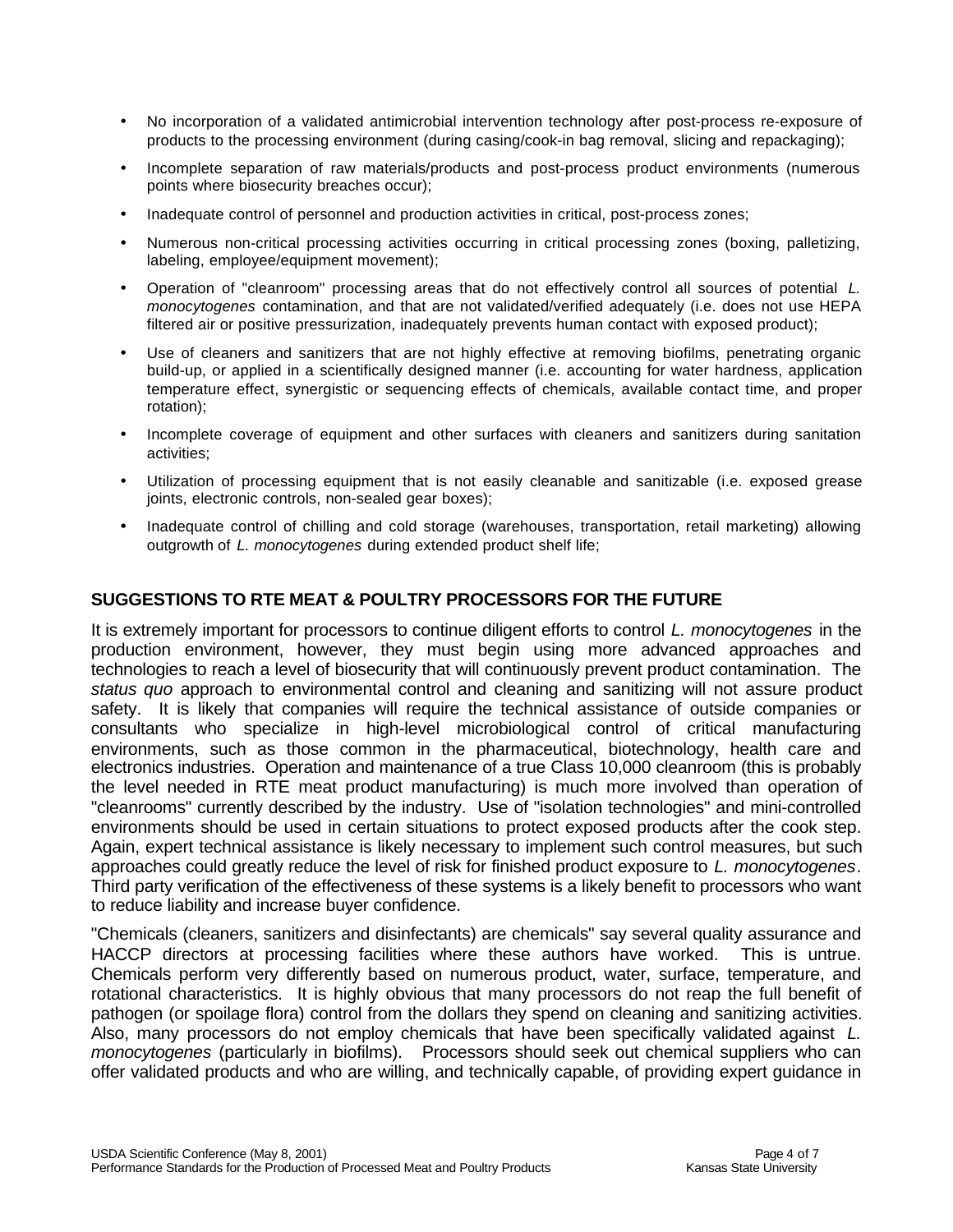their application. Additionally, processors should work with suppliers of disinfection technologies used in other industries to adapt and apply these products to the meat and poultry industry.

**Above all other recommendations, RTE meat and poultry manufacturers must incorporate a validated post-process intervention technology into their production systems.** No level of environmental sanitation will achieve the ultimate goal of *Listeria*-free RTE meat products. Validated technologies are now available commercially to meet this recommendation. Such technologies as the Stork RMS-Protecon steam-based system for packaged (unsliced) products, Alcide's Sanova™ process (acidified sodium chlorite) for pre-packaging application, Flow Technology's high pressure system for packaged products, and certain hot water application systems for packaged products are now available. Several other technologies are under investigation, including chemical sprays (cetyl peridinium chloride and peracetic acid) and ionizing radiation. Processors will need to verify that any one, or a combination, of these technologies meet their pathogen reduction requirements and result in organoleptically acceptable products. Even if subtle product changes occur in certain products, the public health benefits of providing a "pasteurized" product should outweigh these effects. *It should be noted that consumers detected different product characteristics when milk was thermally pasteurized, however, they adapted to and accepted these changes in light of the health threats associated with consumption of raw milk.*

In summary, RTE meat and poultry product processing operations of the future must be founded on scientifically validated HACCP principles, especially the utilization of a final product antimicrobial "kill step". The entire operation, from raw material receipt to at least wholesale distribution, must be established and verified as a continuous, integrated system where a continual risk control occurs. The industry, and the USDA, must approach the production and marketing of RTE meat and poultry products with a new mindset. This approach must resemble more closely the production of Grade A pasteurized milk, pasteurized eggs, and pasteurized fruit juices.

# **KSU RESEARCH TO VALIDATE ANTIMICROBIAL TECHNOLOGIES FOR RTE PRODUCTS**

Kansas State University has been working with technology providers and processors to validate various intervention strategies that could be used as post-process critical control points for the manufacture of RTE meat and poultry products. This section of the manuscript discusses general findings from this research. Readers interested in more detailed findings can contact our research group (using the information provided at the end of the document) and any non-proprietary findings will be made available. Much of this work is in various stages of peer review and journal publication. The following discussion is based on systems that KSU has evaluated/validated and is not intended to suggest that other intervention systems are not efficacious.

# *Stork RMS-Protecon Steam-Based System*

The extent of heat application to a product for microbiological control depends on the goal; whether to cook or partially cook the product throughout to inactivate internalized microorganisms, or merely to reheat the product surface sufficiently to kill any external contamination. For non-sliced RTE meat and poultry products, the need exists to elevate the product surface temperature only to inactivate any pathogen contamination associated with re-exposure of products to the post-processing environment. This can be achieved by applying heat alone or in combination with chemical decontaminants. Saturated, condensing steam is extremely efficient in its heat transfer characteristics compared to hot water. The Stork saturated steam-based post-process pasteurization system allows rapid elevation of product surface temperatures within its final package to sufficiently high temperatures to inactivate surface contamination, without significant loss of product quality characteristics such as purge, color and texture due to latent heat penetration into the product.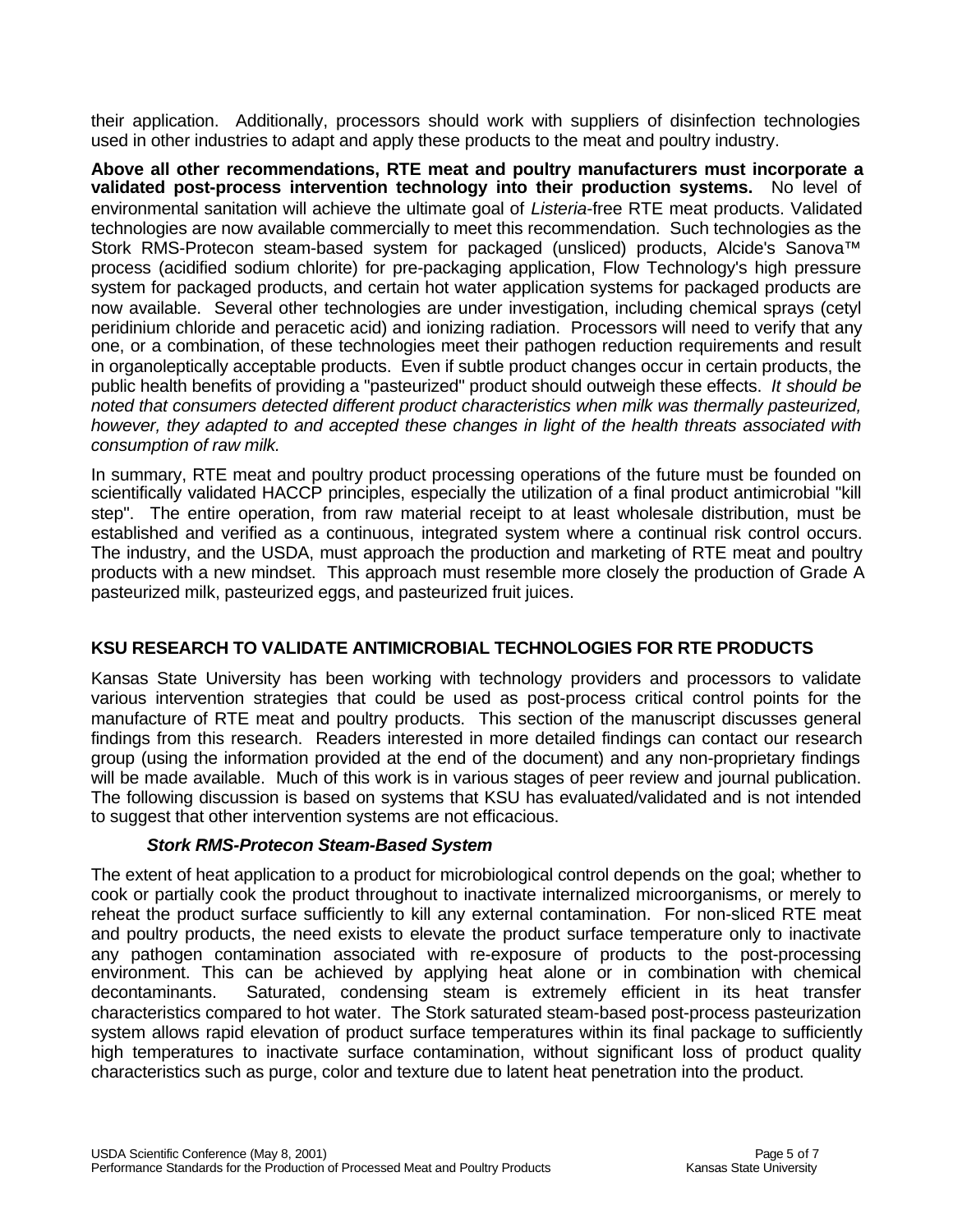The Stork post-process pasteurization system was evaluated for its effectiveness to inactivate *L. monocytogenes* on the surfaces of hard salami, turkey breast, roast beef, cured hams and frankfurters. Products were surface inoculated with *L. monocytogenes*, vacuum packaged and steam pasteurized at 96.1°C (205°F) for 0, 2, 3, or 4 min. Surface pasteurization of hard salami at 203 °F resulted in 4.15 and 4.26 log CFU/cm<sup>2</sup> reductions of *L. monocytogenes* at 2 and 4 min residence times, respectively. Pasteurization of cured hams at 205 °F resulted in 2.94, 3.73 and 4.52 log CFU/ cm<sup>2</sup> reductions in *L. monocytogenes* at 2, 3, and 4 min residence times, respectively. Similar processing conditions resulted in 2.67, 3.57, and 4.48 log CFU/cm<sup>2</sup> reductions for roast beef and 1.99, 2.4, 1.83 log CFU/cm<sup>2</sup> reductions for turkey breast (this was a unique product that actually contained an internal wrap).

Reductions were 0.71 and 1.79 log CFU/  $cm<sup>2</sup>$  when the frankfurters were pasteurized to end-point temperatures of 150 and 160°F at a chamber temperature of 205 °F in a single layer configuration (4 in a package). The temperatures were attained at the points where product surfaces heated the slowest (i.e. where the franks touched). No appreciable changes in product color and texture (hardness, springiness, cohesiveness and chewiness) were observed at these processing and target temperatures. Greater reductions (2.49, 3.54, 3.69, 3.9 log CFU/cm<sup>2</sup>) in *L. monocytogenes* were observed with frankfurters that were individually packaged and heat treated to target temperatures of 150, 160, 170 and 180°F. Synergistic anti-*Listeria*l activity was observed with organic acid wash treatments in combination with heat for frankfurters.

Numerous products from several processors have been evaluated using the Stork system and results for *L. monocytogenes* reductions and resulting product quality have been very good. Purge rates, a negative factor associated with thermal treatments of such products, have been minimal and mostly acceptable. Recently, KSU and Stork have been working with BOC Gases to cryogenically chill products in a very rapid manner as they exit the steam system. This work has resulted in even greater quality maintenance of products and appears to offer a cost-effective means of chilling pasteurized products. Additionally, the packaging materials for our studies have been supplied by Cryovac and are specifically designed to withstand the aforementioned processing temperatures. The performance of these packages has been very good.

#### *Chemical Treatments*

Use of acidified sodium chlorite as a wash treatment (30 s) for franks resulted in up to 2.25 log CFU/ cm<sup>2</sup> reductions in *L. monocytogenes*. Similarly, a 4.04 log CFU/cm<sup>2</sup> reduction was observed using a Cetyl Pyridinium Chloride (CPC; 1%) dip treatment. To date, KSU has not performed formal sensory or shelf life evaluations on products treated with these chemicals. Casual observation of color has not demonstrated negative effects of their application.

Use of bacteriostatic agents has traditionally been used to extend the shelf life of RTE meat and poultry products and to control growth of potential pathogens during refrigerated storage. Recently, USDA-FSIS approved the use of sodium citrate, sodium lactate and sodium diacetate for meat and poultry products. In a study conducted at Kansas State University, buffered sodium citrate was able to prevent *L. monocytogenes* outgrowth over 4 weeks of storage at 39°F on vacuum packaged frankfurters.

These results indicate that post-process pasteurization using the Stork steam-based system, alone or in combination with bactericidal and/or bacteriostatic chemical agents, would effectively reduce or eliminate the risk associated with post-process *L. monocytogenes* contamination in packaged, RTE meat and poultry products that are not sliced. Sliced RTE products would require aseptic processing in true "cleanroom" conditions and/or the use of a post-packaging intervention treatment that completely penetrates the volume of product within the package (i.e. ionizing radiation or high pressure).